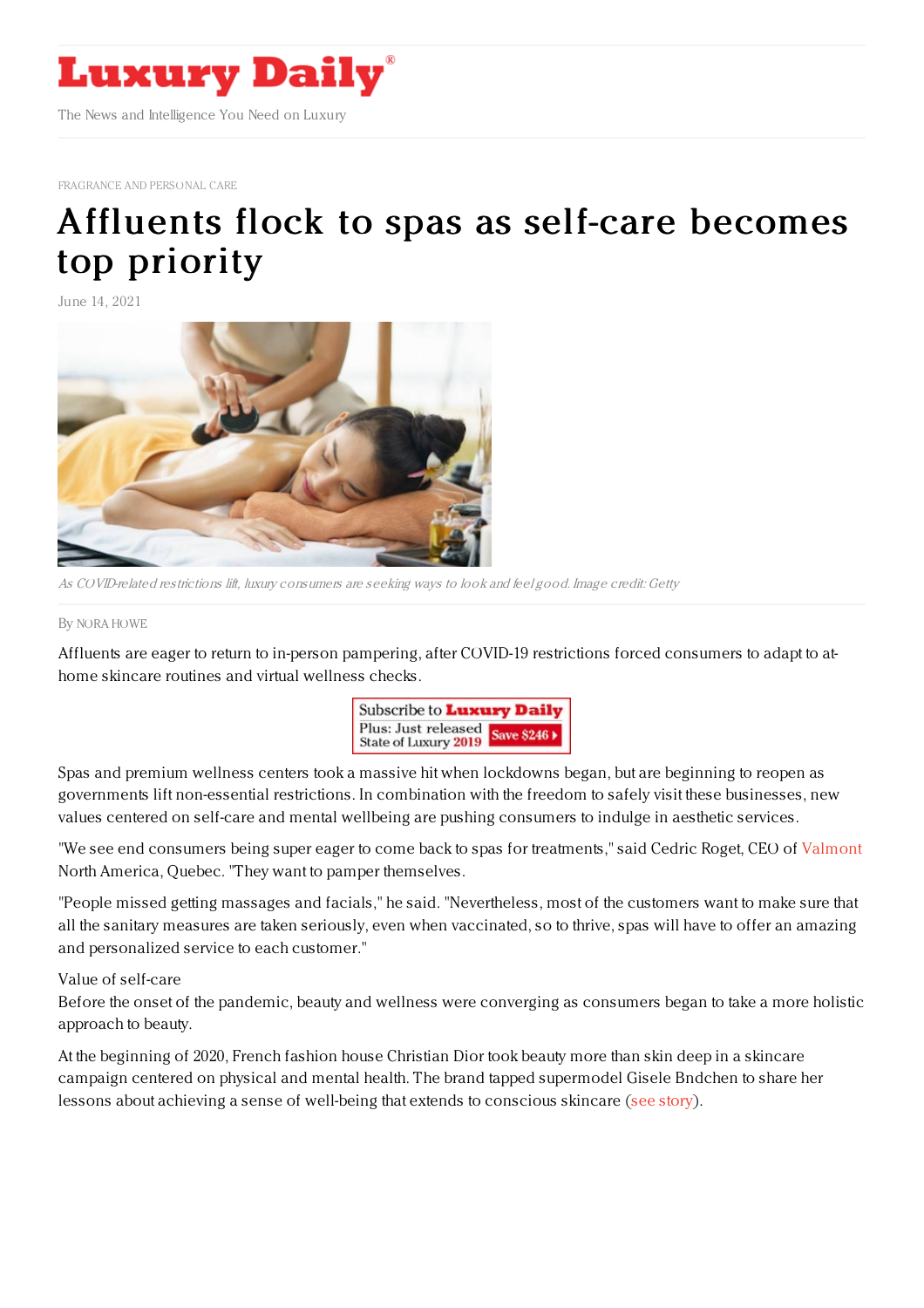

Carillon has introduced <sup>a</sup> Touchless Wellness Menu. Image credit: CarillonMiami

"High-end consumers are more and more knowledgeable about skin care, and clearly understand the values of key active ingredients, efficacy and use," Mr. Roget said. "People are less sensitive to price point, and they are ready to pay the extra money for luxury brands that offer true efficacy as well as a sensorial experience."

Additionally, 46 percent of consumers said in April 2020 they purchased more skincare products than before because they had more time for self-care, according to a survey by [Bazaarvoice](https://www.bazaarvoice.com/). In October, 58 percent indicated that they were more focused on skincare than ever before (see [story](https://www.luxurydaily.com/outlook-2021-beauty-gets-a-virtual-value-driven-lift/)).

"We see a strong trend towards spas with added value' such as medical spas run by doctors who are able to offer 360-degree services with beauty treatments, procedures, injections and machines, or spas with additional wellness services like yoga classes, nutrition and sculpting machines," Mr. Roget said. "Globally, we see an extremely positive trend for spas in the post pandemic world as taking care of [oneself] will be a key priority for most people."

Hospitality group Rosewood Hotels & Resorts unveiled a new wellness retreat idea designed to enhance one's ability to recover from life's adversities.

The elements of the retreat address the physical, emotional and mindful aspects of each participating individual, focusing on four main behavior elements to resilience: positivism, purpose, [resourcefulness](https://www.luxurydaily.com/rosewood-launches-new-wellness-retreats-worldwide/) and compassion (see story).



Valmont has also expanded into hospitality. Visitors at Les Residences Valmont can enjoy luxurious spa and wellness treatments. Image courtesy ofValmont

Affluents are even craving wellness opportunities so much that they have started investing in real estate with wellness amenities and services. According to Luxury Portfolio International and YouGov Affluent Perspective, wellness will become a \$4.2 trillion industry for the next generation of high-end homebuyers (see [story](https://www.luxurydaily.com/wellness-amenities-dominates-luxury-real-estate-demand/)).

Simply, after a year of solitude, people are ready to feel and look their best.

"I see the spa industry growing," said Vicki Moray, a New York-based celebrity aesthetician. "I feel as though there should be more pleasure to serve in the spa industry instead of a hard core profit count.

"Long-term success lies in a well educated professional that has integrity, passion, awareness and a desire to serve," she said. "Enjoying the journey, feeling comfortable in your skin and making that experience is contagious."

Fully booked